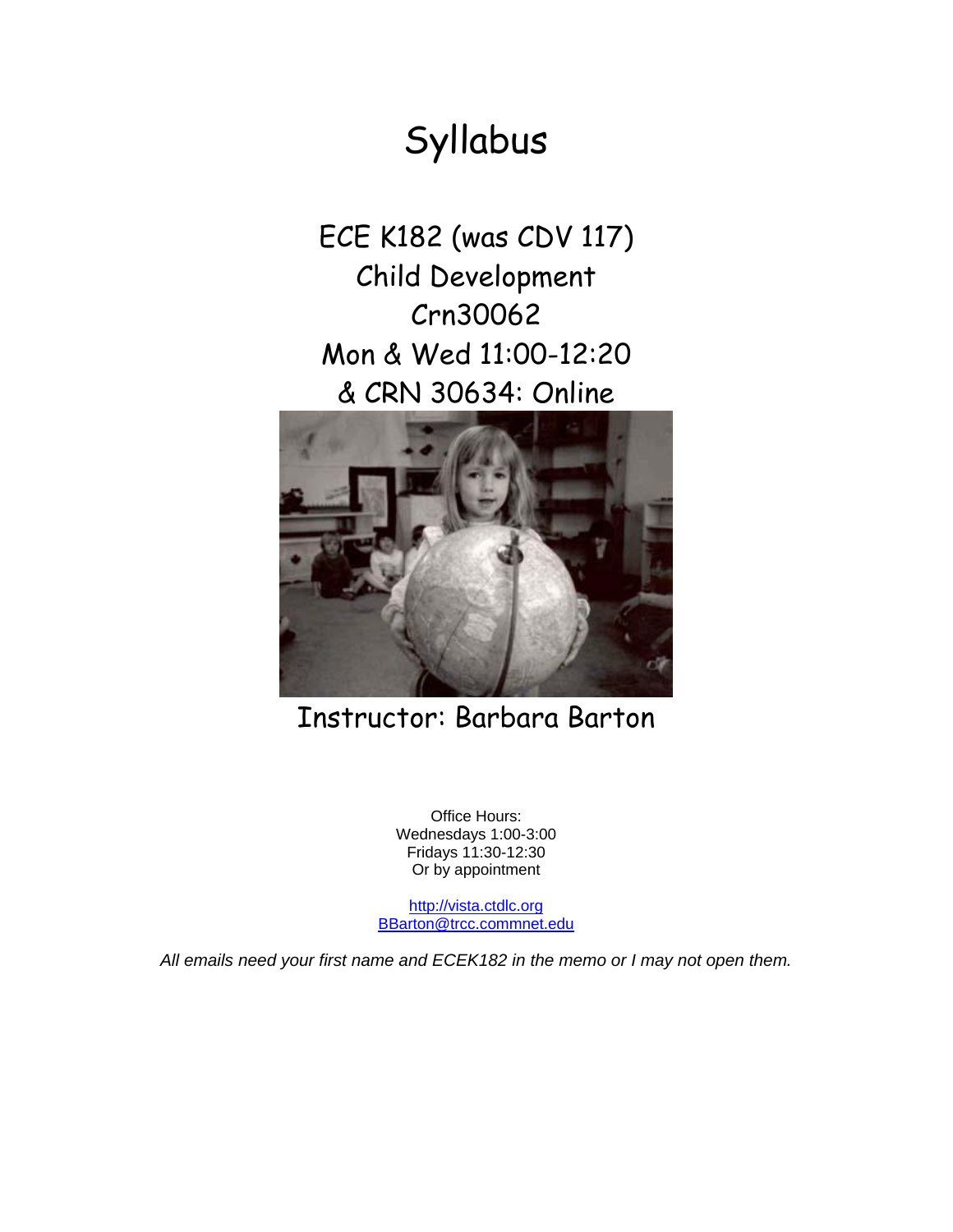Syllabus ECE K182 (was CDV 117) Child Development Instructor: Barbara Barton

# *Course Description:*

Prerequisite: ENG\* K100 eligibility or permission of instructor.

This course presents the basic principles, current research, and traditional theories of child development, from the prenatal period to the onset of adolescence, with an emphasis on the earlier years of childhood. Students will be guided in the development of a scientific and objective attitude toward the interpretation of child behavior and will study various methods of conducting research in child development. They will observe children and analyze their behavior in each of the following areas: physical abilities and motor skills, cognitive abilities, as well as social and emotional development. This course is equivalent to PSY\* K200 Child Psychology.

You are responsible for the notes and handouts from missed classes. So use the Buddy system. Take phone numbers and email addresses. (Not relevant for Online Students)

Buddy 1:\_\_\_\_\_\_\_\_\_\_\_\_\_\_\_\_\_\_\_\_\_\_\_\_ Buddy 2: \_\_\_\_\_\_\_\_\_\_\_\_\_\_\_\_\_\_\_\_\_\_\_\_\_

Also many of my handouts, the syllabus and other resources are on: http://vista.ctdlc.org

#### COURSE OBJECTIVES:

- 1. To understand and interpret the social, emotional, physical and intellectual development of children in each of the stages.
- 2. To apply "textbook knowledge" to increase ability to understand and work with young children.
- 3. To develop skills in objectively observing behavior and methods of gathering information about a child's growth and development.
- 4. To increase understanding of theoretical frameworks in child development.
- 5. To increase understanding of child behavior.
- 6. To increase understanding of children with special needs.
- 7. To understand how children differ in their development and approaches to learning.
- 8. To have an understanding of the application of theories of child development (both typical and atypical) to learning environments and family and community settings.

#### OUTCOMES:

Upon successful completion of this course the student will:

- 1. Know and understand young children's characteristics and needs.
- 2. Have a knowledge of child development.
- 3. Know and understand the multiple influences on development and learning.
- 4. Know about involving families and communities in children's development and learning.
- 5. Be able to objectively observe, record and assess children from diverse cultural backgrounds in applied settings and across different developmental areas.
- 6. Understand the goals, benefits, and uses of observation and assessment and the way that it may support children and families.
- 7. Have an understanding of positive approaches to discipline.
- 8. Develop sensitivity to the needs of young children from diverse backgrounds and special needs.
- 9. Have an understanding of the major theoretical approaches in child development.
- 10. Have an understanding of the purpose and methods of studying children.
- 11. Have completed twenty hours of observation.
- 12. Have completed observation reports.
- 13. Have an understanding of how to help children express themselves in acceptable ways.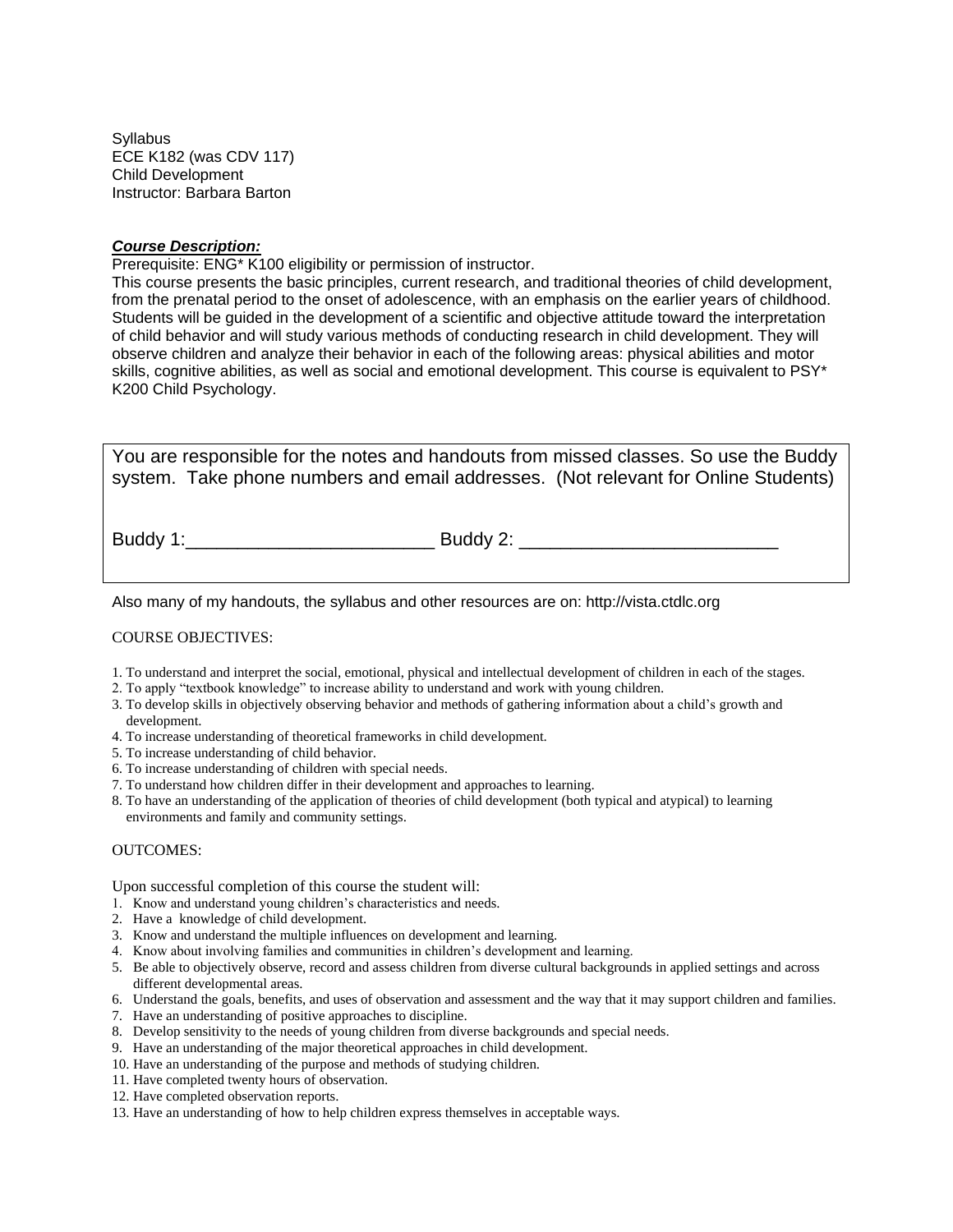# COURSE CONTENT:

#### 1. Introduction

- a. Purpose of studying children
- b. Methods of studying children

# 2. Stages of physical, emotional, social, and cognitive development

- a. Pre-natal
- b. Infancy
- c. Toddler
- d. Preschool years (3-5 years old)
- e. Primary years (6-8 years old)
- f. Middle years
- g. Adolescence
- 3. Special Topics
	- a. Developmental Diversity and the Special Needs Child
	- b. Language Acquisition
	- c. Sex role Identity
	- d. Discipline
	- e. Stages of Play
	- f. Sex Education
	- g. Parenting Styles
	- h. Cultural Diversity
	- i. Moral Development
	- j. Personality Development
	- k. Sensory Development
	- l. Problems of Adolescence

#### 4. Introduction to Major Theories in Child Development

- a. Bronfenbrenner
- b. Freud
- c. Erickson
- d. Behaviorism
- e. Learning Theory
- f. Piaget
- g. Vygotsky
- h. Mary Ainsworth
- i. Bandura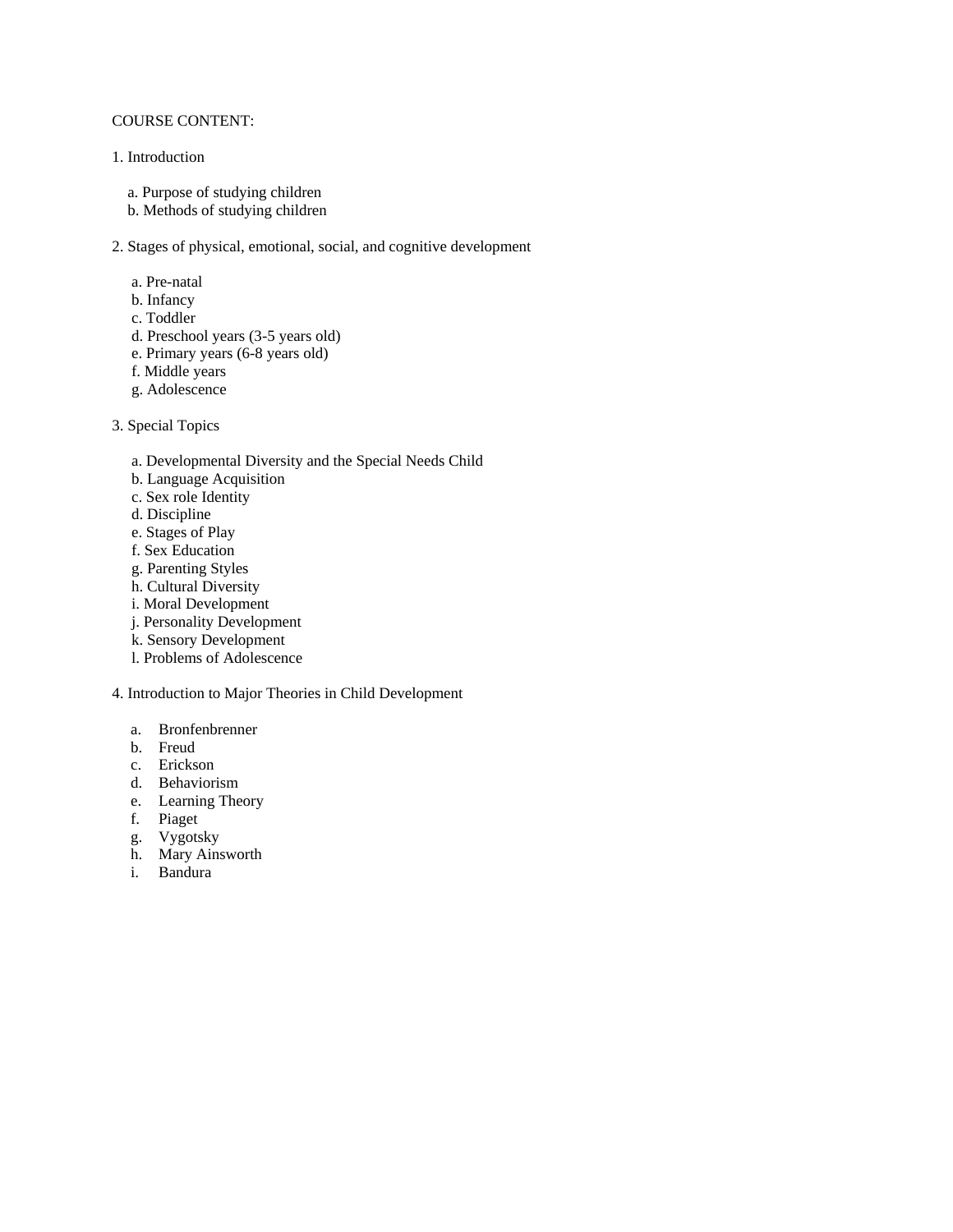**Syllabus** Child Development ECE K182 (was CDV 117) Instructor: Barbara Barton 3 Credits

## **Method of Evaluation**

#### Instructor: Barbara Barton 3 Credits

#### **Method of Evaluation**

The following numerical grade system will be used: Grade **Equivalent Equivalent** Quality Points

| Α     | $96 - 100$ | 4.0 |
|-------|------------|-----|
| $A-$  | $90 - 95$  | 3.7 |
| $B+$  | $86 - 89$  | 3.3 |
| B     | $83 - 85$  | 3.0 |
| $B -$ | $80 - 82$  | 2.7 |
| $C+$  | $77 - 79$  | 2.3 |
| C     | $73 - 76$  | 2.0 |
| $C -$ | $70 - 72$  | 1.7 |
| $D+$  | $67 - 69$  | 1.3 |
| D     | $63 - 66$  | 1.0 |
| F     |            | 0.0 |

# *Required Text:*

*Child and Adolescent Development, Seifert & Hoffnung*

#### *Other Texts & References:*

*Brazelton: Touch Points Nova Videos, [http://www.pbs.org/wgbh/nova/miracle/program.html#](http://www.pbs.org/wgbh/nova/miracle/program.html) Crain, Theories of Development, ISBN 0-13-913476-X Marazon, Helping Children Grow, Develop and Learn NAEYC, Developmentally Appropriate Practice in Early Childhood Programs Numerous Articles and 6 Assessment tools.*

## *Withdraw Policy:*

*Students may withdraw in writing through the registrars office for any reason before \_\_\_\_\_\_\_\_. A student may withdraw from classes with instructors or advisors signature until \_\_\_\_\_\_\_.*

## *Disabilities Statement*

*If you have hidden or visible disability that may require classroom or test taking modifications, please see me as soon as possible. If you have not already done so, please be sure to register with Student Services Counselors who coordinate services for students with disabilities. (Disabled Student Counselor)*

*Attendance Policy: 5 points will be deducted for missed classes without exception. Other points will be lost if class work is not made up. Faculty has the right to ask student to withdraw from class or may fail student following 3 absents whether or not assignments are completed. A large amount of learning occurs during class time which is not covered by required assignments. 3 late arrivals or early exits will count as one absent.*

**Cell phone Policy**: No cell phones on in class with or without ringer. No text messaging. In extenuating circumstances check with me.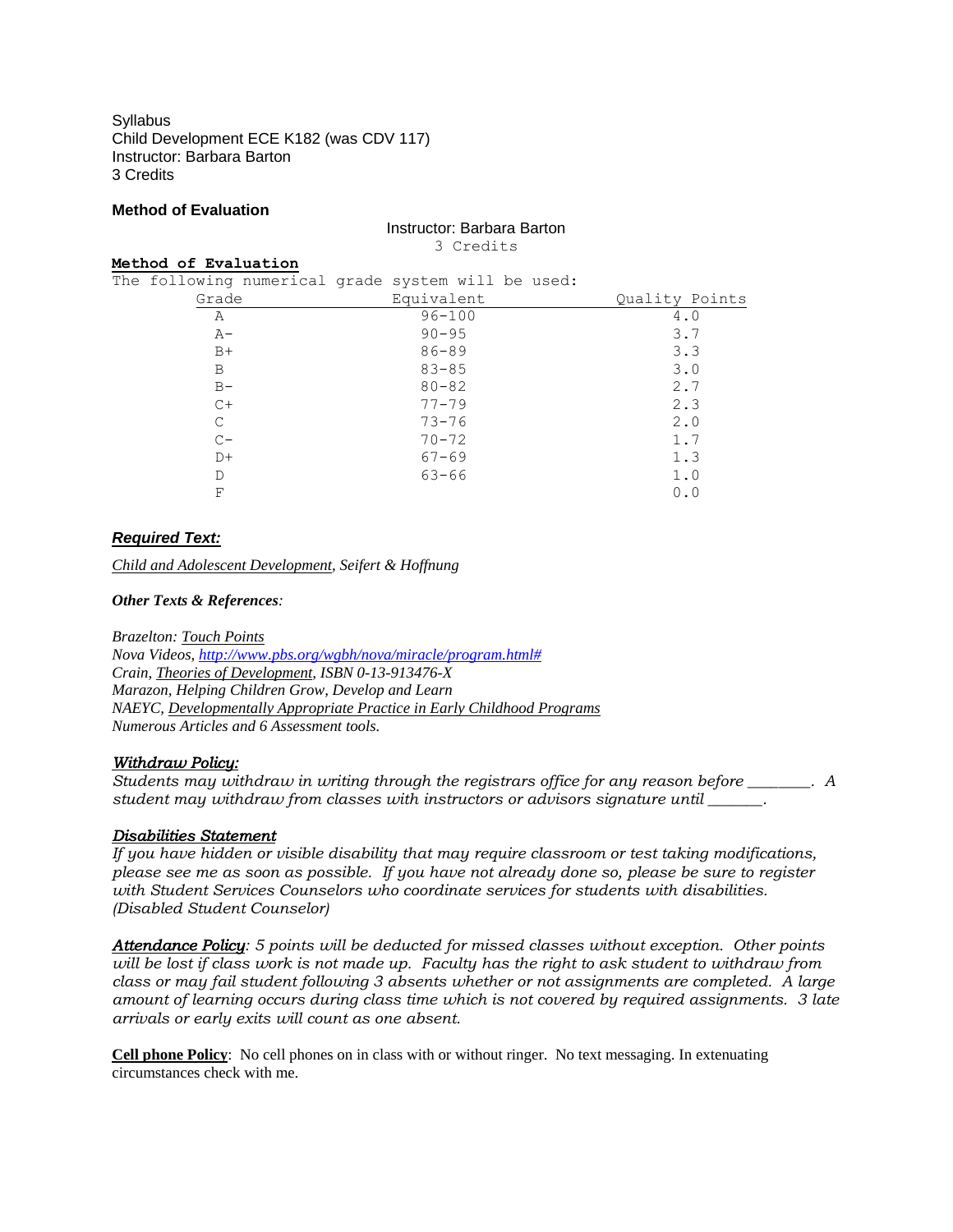# **Course Objectives:**

- 1. To understand how children grow and develop through successive stages in all the cognitive, social-emotional and gross & fine motor development.
- 1. To identify the influences of heredity and environment and how they impact a child's development. Know and understand the multiple influences on development and learning.
- 2. To familiarize students with methods and challenges of gathering information about a child's growth and development in regards to research and assessment.
- 3. To know the major theories and theorists in human development and their relevance and applications in the classroom.
- 4. To understand how children differ in their in information processing and learning modalities and the application to teaching.
- 5. To identify methods which develop good working partnerships with parents.

**Course Outcomes**: Upon successful completion of this course students will:

- 1. Have the ability to classify and describe methods used to study child development.
- 2. Ability to describe and apply ethical standards in working with and studying children
- 3. Understand that child development can be observed from biological, biosocial, psychosocial, ecologic, maturational, developmental, and socio-cultural perspectives.
- 4. Identify and discuss theories of development, developmental concepts and the major theorists. Identify and discuss behaviorist and ecological theories of development.
- 5. Understand the roll of genetics prenatal development and birth processes.
- 6. Describe prenatal development
	- a. Describe the hereditary/environmental factors affecting prenatal development
	- b. Identify behaviors that maximize the health of both the mother and the fetus
- 7. Identify the sequence of social, physical, cognitive, and emotional developmental milestones for neonates/infants, toddlers, preschoolers, school age and adolenscent children.
- 8. Understand the cognitive changes during childhood from Piagetian and Information Processing perspectives and the factors important for healthy growth.
- 9. Demonstrate an understanding between theory and practice and be able to apply classroom learning to situations in life outside the classroom.
- 10. Demonstrate the ability to think critically and analytically, and to reason logically about issues in child development using course information and past experiences.
- 11. Recall important developmental concepts and be able to apply these concepts in various situations within a variety of cultural contexts.